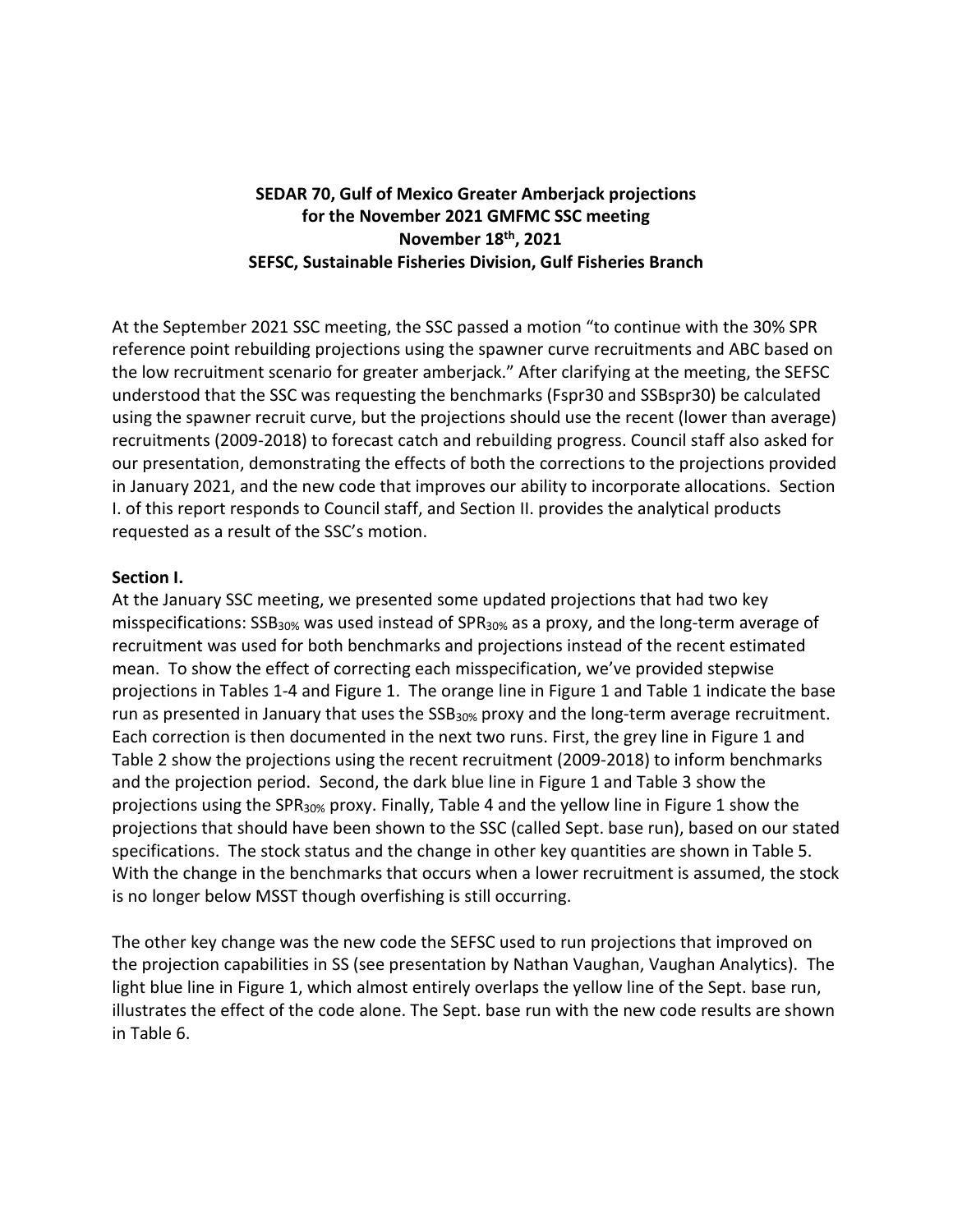

Figure 1. The progression of projection results as corrections are made and new code is used for the SEDAR 70, Gulf of Mexico Greater Amberjack. "Base (uses depletion and long term mean for R) indicates the projection results shown to the SSC in January 2021. "Base if using recent R" shows the former "Base" run with the recent recruits used to inform both the benchmark calculations and the projection period. The "Base if using SSBSPR30 rather than depletion" shows the effect of using SPR30% as the MSY proxy. "Base using SSBSPR30 and recent R" shows the projections of the base model with both corrections to the specifications. "Base if using SSBSPR30 and recent R with new code" uses the Vaughan Analytics code on the "Base using SSBSPR30 and recent R" projections.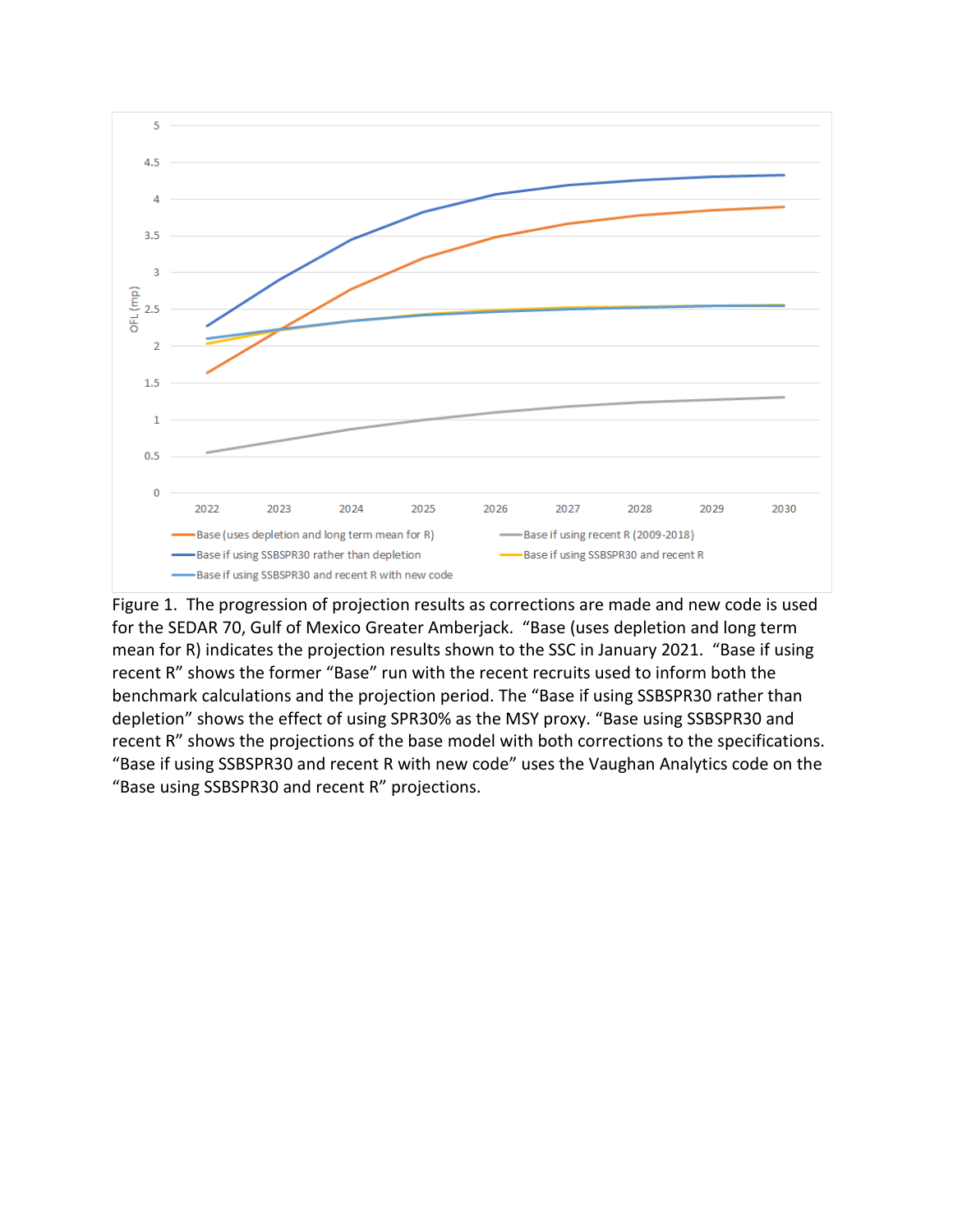Table 1. The projection results shown to the SSC in January 2021. The projection uses SSB<sub>30%</sub> as the MSY proxy and calculates benchmarks and projects using the long term mean of recruits. Recruitment is in 1000s of age-0 fish, SSB is in metric tons, F is a harvest rate (total biomass killed age 1+ / total biomass age 1+), and OFL is the overfishing limit in millions of pounds whole weight.

| Yr   | R       | F    | F FSSB30 | <b>SSB</b> | SSB SSB30 | SSB MSSTSSB30 | SSB SSBO | $OFL_mpp$ |  |
|------|---------|------|----------|------------|-----------|---------------|----------|-----------|--|
| 2022 | 2805.57 | 0.15 | 0.87     | 2755       | 0.39      | 0.77          | 0.12     | 1.636     |  |
| 2023 | 2805.57 | 0.16 | 0.93     | 3635       | 0.51      | 1.02          | 0.15     | 2.221     |  |
| 2024 | 2805.57 | 0.17 | 0.97     | 4549       | 0.64      | 1.28          | 0.19     | 2.776     |  |
| 2025 | 2805.57 | 0.18 | 0.99     | 5314       | 0.75      | 1.49          | 0.22     | 3.199     |  |
| 2026 | 2805.57 | 0.18 | 1.00     | 5893       | 0.83      | 1.66          | 0.25     | 3.485     |  |
| 2027 | 2805.57 | 0.18 | 1.01     | 6305       | 0.89      | 1.77          | 0.27     | 3.669     |  |
| 2028 | 2805.57 | 0.18 | 1.01     | 6590       | 0.93      | 1.85          | 0.28     | 3.783     |  |
| 2029 | 2805.57 | 0.18 | 1.00     | 6789       | 0.95      | 1.91          | 0.29     | 3.854     |  |
| 2030 | 2805.57 | 0.18 | 1.00     | 6915       | 0.97      | 1.94          | 0.29     | 3.898     |  |

Table 2. Sept. Base with recent recruitment (2009-2018). This run modified the run in Table 1 by using the recent recruitment to inform both the benchmark calculations and the projection period. Recruitment is in 1000s of age-0 fish, SSB is in metric tons, F is a harvest rate (total biomass killed age 1+ / total biomass age 1+), and OFL is the overfishing limit in millions of pounds whole weight.

| Yr   | R       | F    | F FSSB30 | <b>SSB</b> | SSB_SSB30 | SSB MSSTSSB30 | SSB_SSBO | OFL_mp |
|------|---------|------|----------|------------|-----------|---------------|----------|--------|
| 2022 | 1650.66 | 0.06 | 0.93     | 2471       | 0.35      | 0.69          | 0.10     | 0.553  |
| 2023 | 1650.66 | 0.07 | 0.97     | 3204       | 0.45      | 0.90          | 0.14     | 0.717  |
| 2024 | 1650.66 | 0.07 | 0.99     | 3949       | 0.56      | 1.11          | 0.17     | 0.87   |
| 2025 | 1650.66 | 0.07 | 1.01     | 4619       | 0.65      | 1.30          | 0.20     | 1.001  |
| 2026 | 1650.66 | 0.07 | 1.02     | 5196       | 0.73      | 1.46          | 0.22     | 1.103  |
| 2027 | 1650.66 | 0.07 | 1.02     | 5672       | 0.80      | 1.59          | 0.24     | 1.18   |
| 2028 | 1650.66 | 0.07 | 1.01     | 6060       | 0.85      | 1.70          | 0.26     | 1.236  |
| 2029 | 1650.66 | 0.07 | 1.01     | 6350       | 0.89      | 1.78          | 0.27     | 1.276  |
| 2030 | 1650.66 | 0.07 | 1.01     | 6566       | 0.92      | 1.85          | 0.28     | 1.305  |

Table 3. Sept. Base if using SSB<sub>SPR30%</sub>. This run modified the run in Table 1 by using SPR<sub>30%</sub> as the MSY proxy. Recruitment is in 1000s of age-0 fish, SSB is in metric tons, F is a harvest rate (total biomass killed age 1+ / total biomass age 1+), and OFL is the overfishing limit in millions of pounds whole weight.

| Yr   | R       | F    | F FSPR30 | <b>SSB</b> | SSB SSBSPR30 | SSB MSSTSPR30 | SSB SSBO | OFL_mp |  |
|------|---------|------|----------|------------|--------------|---------------|----------|--------|--|
| 2022 | 2805.57 | 0.22 | 0.89     | 2755       | 0.51         | 1.02          | 0.12     | 2.277  |  |
| 2023 | 2805.57 | 0.23 | 0.94     | 3405       | 0.63         | 1.26          | 0.14     | 2.902  |  |
| 2024 | 2805.57 | 0.24 | 0.97     | 4047       | 0.75         | 1.50          | 0.17     | 3.455  |  |
| 2025 | 2805.57 | 0.24 | 0.99     | 4535       | 0.84         | 1.68          | 0.19     | 3.832  |  |
| 2026 | 2805.57 | 0.24 | 1.00     | 4867       | 0.90         | 1.80          | 0.21     | 4.061  |  |
| 2027 | 2805.57 | 0.24 | 1.00     | 5078       | 0.94         | 1.88          | 0.21     | 4.191  |  |
| 2028 | 2805.57 | 0.24 | 1.00     | 5210       | 0.97         | 1.93          | 0.22     | 4.264  |  |
| 2029 | 2805.57 | 0.24 | 1.00     | 5293       | 0.98         | 1.96          | 0.22     | 4.304  |  |
| 2030 | 2805.57 | 0.24 | 1.00     | 5341       | 0.99         | 1.98          | 0.23     | 4.327  |  |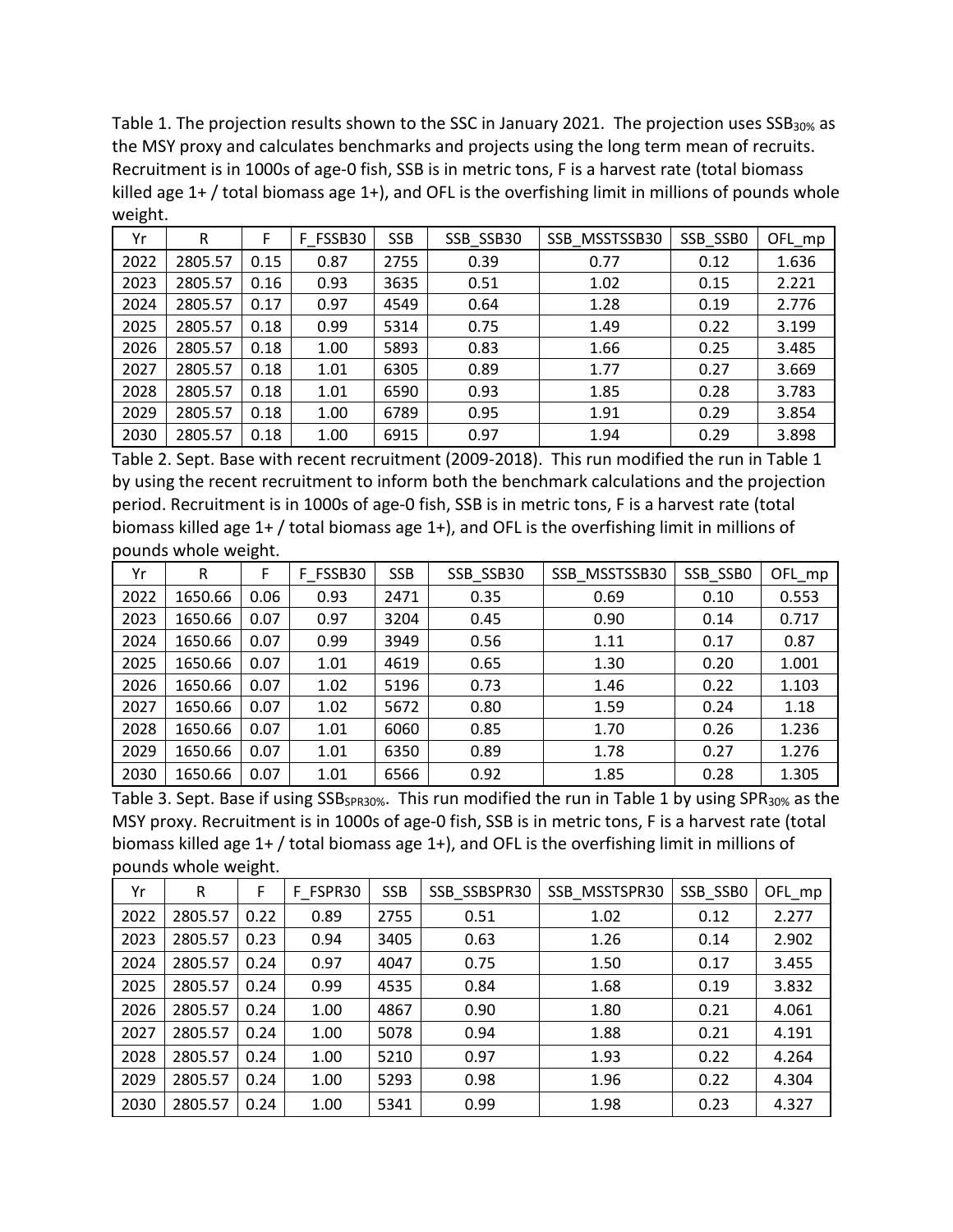Table 4. Sept. Base using SPR<sub>30%</sub> and recent recruitment. This run corrects the run in Table 1 to use both the recent recruitment as well as SPR<sub>30%</sub> as the MSY proxy. Recruitment is in 1000s of age-0 fish, SSB is in metric tons, F is a harvest rate (total biomass killed age 1+ / total biomass age 1+), and OFL is the overfishing limit in millions of pounds whole weight.

| Yr   | R       | F    | F FSPR30 | <b>SSB</b> | SSB SSBSPR30 | SSB MSSTSPR30 | SSB_SSBO | OFL_mp |
|------|---------|------|----------|------------|--------------|---------------|----------|--------|
| 2022 | 1650.66 | 0.23 | 0.97     | 2471       | 0.78         | 1.56          | 0.10     | 2.031  |
| 2023 | 1650.66 | 0.24 | 0.98     | 2677       | 0.84         | 1.68          | 0.11     | 2.215  |
| 2024 | 1650.66 | 0.24 | 0.99     | 2847       | 0.90<br>1.79 |               | 0.12     | 2.347  |
| 2025 | 1650.66 | 0.24 | 1.00     | 2964       | 0.93         | 1.87          | 0.13     | 2.435  |
| 2026 | 1650.66 | 0.24 | 1.00     | 3045       | 0.96         | 1.92          | 0.13     | 2.489  |
| 2027 | 1650.66 | 0.24 | 1.00     | 3098       | 0.98         | 1.95          | 0.13     | 2.521  |
| 2028 | 1650.66 | 0.24 | 1.00     | 3133       | 0.99         | 1.97          | 0.13     | 2.539  |
| 2029 | 1650.66 | 0.24 | 1.00     | 3152       | 0.99         | 1.98          | 0.13     | 2.549  |
| 2030 | 1650.66 | 0.24 | 1.00     | 3164       | 1.00         | 1.99          | 0.13     | 2.555  |

Table 5. The MSRA table for the Sept. Base run (see also Table 4).

| Variable               | <b>Definition</b>                                        | Value  |
|------------------------|----------------------------------------------------------|--------|
| Base M                 | Fully selected ages of Lorenzen Natural Mortality (M)    | 0.28   |
| Steepness              | Fixed Stock-Recruit (SR) parameter                       | 0.777  |
| Virgin Recruitment     | <b>Estimated SR parameter</b>                            | 3,698  |
| <b>Generation Time</b> | Fecundity-weighted mean age                              | 7.59   |
| <b>SSB Unfished</b>    | Estimated virgin spawning stock biomass                  | 23,733 |
|                        |                                                          |        |
|                        | <b>Mortality Rate Criteria</b>                           |        |
| FMSYproxy              | Equilibrium F that achieves SPR30%                       | 0.242  |
| <b>MFMT</b>            | Equilibrium F that achieves SPR30%                       | 0.242  |
| <b>FOY</b>             | F that rebuilds the stock to SSBSPR30% by 2027           |        |
| Fcurrent               | 0.75 * Directed F at FSPR30%                             | 0.302  |
| Fcurrent/FMSYproxy     | Geometric Mean (F2016-2018)=Fcurrent                     | 1.25   |
| Fcurrent/MFMT          | Current stock status based on FMSYproxy                  | 1.25   |
|                        | Current stock status based on MFMT                       |        |
|                        |                                                          |        |
|                        | <b>Biomass Criteria</b>                                  |        |
| SSBMSYproxy            | Equilibrium SSB at FSPR30%                               | 3,179  |
| <b>MSST</b>            | 0.5*SSBSPR30%                                            | 1,589  |
|                        | Equilibrium SSB when Directed $F = 0.75$ * Directed F at |        |
| SSB at Optimum Yield   | <b>FSPR30%</b>                                           |        |
| SSB 2018               | SSB2018                                                  | 2,433  |
| SSB_2018/SSBFMSYproxy  | Current stock status based on SSBSPR30% (Equil)          | 0.77   |
| <b>SSB 2018/MSST</b>   | Current stock status based on MSSTSPR30%                 | 1.53   |
| SSB 2018/SSBunfished   | Depletion                                                | 0.1    |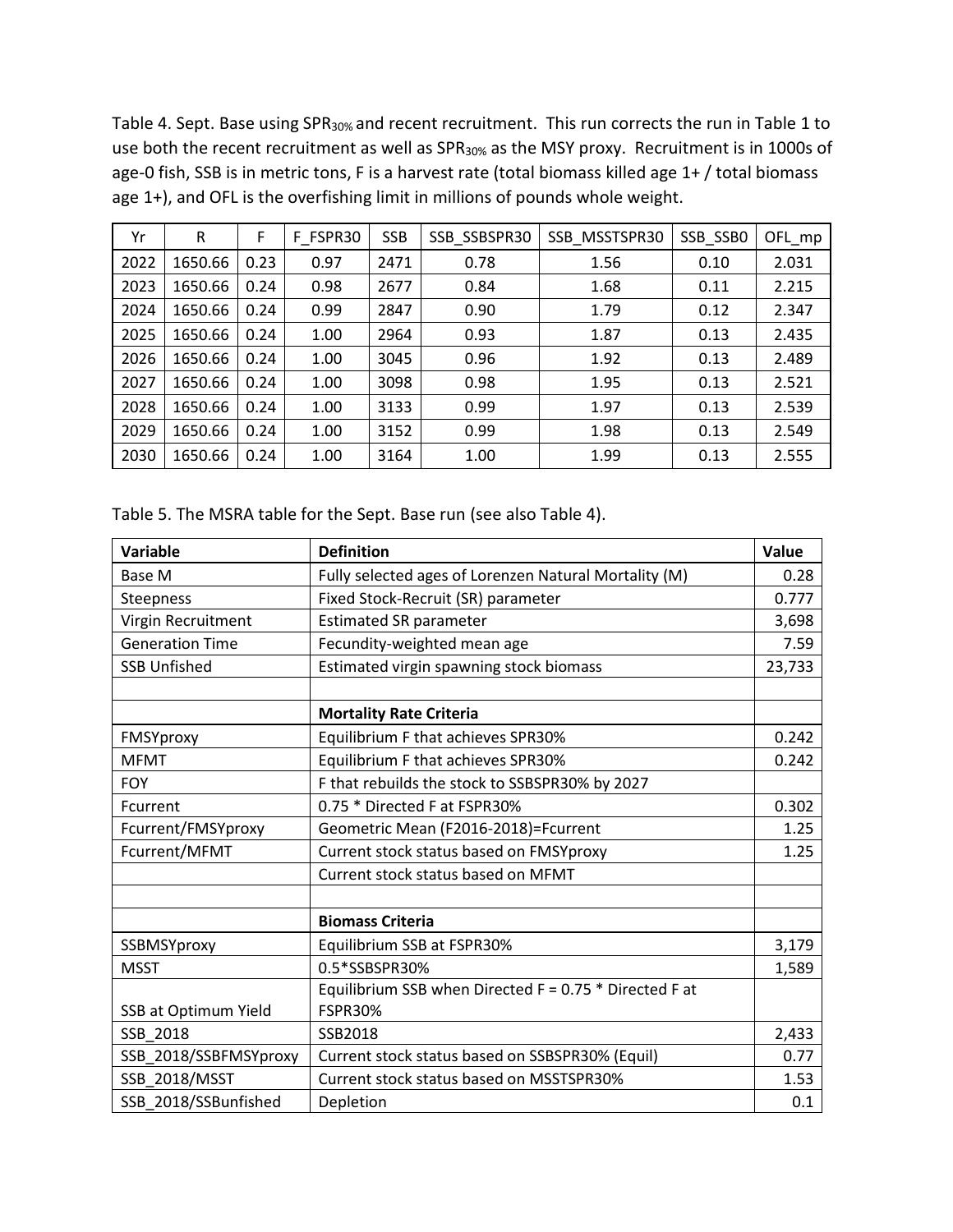Table 6. Sept. Base using the new code from Vaughan Analytics. Recruitment is in 1000s of age-0 fish, SSB is in metric tons, F is a harvest rate (total biomass killed age 1+ / total biomass age 1+), and OFL is the overfishing limit in millions of pounds whole weight.

| Yr   | R       | F    | F FSPR30 | <b>SSB</b> | SSB SSBSPR30 | SSB MSSTSPR30 | SSB_SSBO | OFL_mp |
|------|---------|------|----------|------------|--------------|---------------|----------|--------|
| 2022 | 1650.66 | 0.24 | 1.00     | 2471       | 0.78         | 1.56          | 0.10     | 2.102  |
| 2023 | 1650.66 | 0.24 | 1.00     | 2652       | 0.83         | 1.67          | 0.11     | 2.235  |
| 2024 | 1650.66 | 0.24 | 1.00     | 2813       | 0.89         | 1.77          | 0.12     | 2.342  |
| 2025 | 1650.66 | 0.24 | 1.00     | 2931       | 0.92         | 1.84          | 0.12     | 2.418  |
| 2026 | 1650.66 | 0.24 | 1.00     | 3017       | 0.95         | 1.90          | 0.13     | 2.471  |
| 2027 | 1650.66 | 0.24 | 1.00     | 3079       | 0.97         | 1.94          | 0.13     | 2.507  |
| 2028 | 1650.66 | 0.24 | 1.00     | 3121       | 0.98         | 1.96          | 0.13     | 2.531  |
| 2029 | 1650.66 | 0.24 | 1.00     | 3146       | 0.99         | 1.98          | 0.13     | 2.544  |
| 2030 | 1650.66 | 0.24 | 1.00     | 3160       | 0.99         | 1.99          | 0.13     | 2.552  |

## **Section II.**

This section addresses the new projections requested by the SSC at their September, 2021 meeting. The SSC asked for the following specs to remain unchanged from the SEDAR 70 specifications: Relative F, F<sub>current</sub>, Selectivity, Retention, landings, and allocation ratios. The landings were updated at the January SSC meeting, and it's important to clarify those settings here. The landings assumptions going into the January SSC meeting can be found in Table 7, and the new assumptions requested by the January SSC can be found in Table 8. The two main differences are that the 2019 year was actual landings queried after the end of the assessment phase of SEDAR 70, and that management was assumed to start in 2022 rather than 2021.

Table 7. Settings used for the Gulf of Mexico Greater Amberjack projections going into the January 2021 SSC meeting.

| Parameter                 | Value                                                                                                                                                                |  |  |  |  |  |  |
|---------------------------|----------------------------------------------------------------------------------------------------------------------------------------------------------------------|--|--|--|--|--|--|
| 2019 and 2020<br>Landings | 158.11 mt (Commercial Vertical<br>Line), 12.4635 mt (Commercial<br>Longline), 44.9437 thousands of fish<br>(Charter/Private), 1.3209 thousands of<br>fish (Headboat) |  |  |  |  |  |  |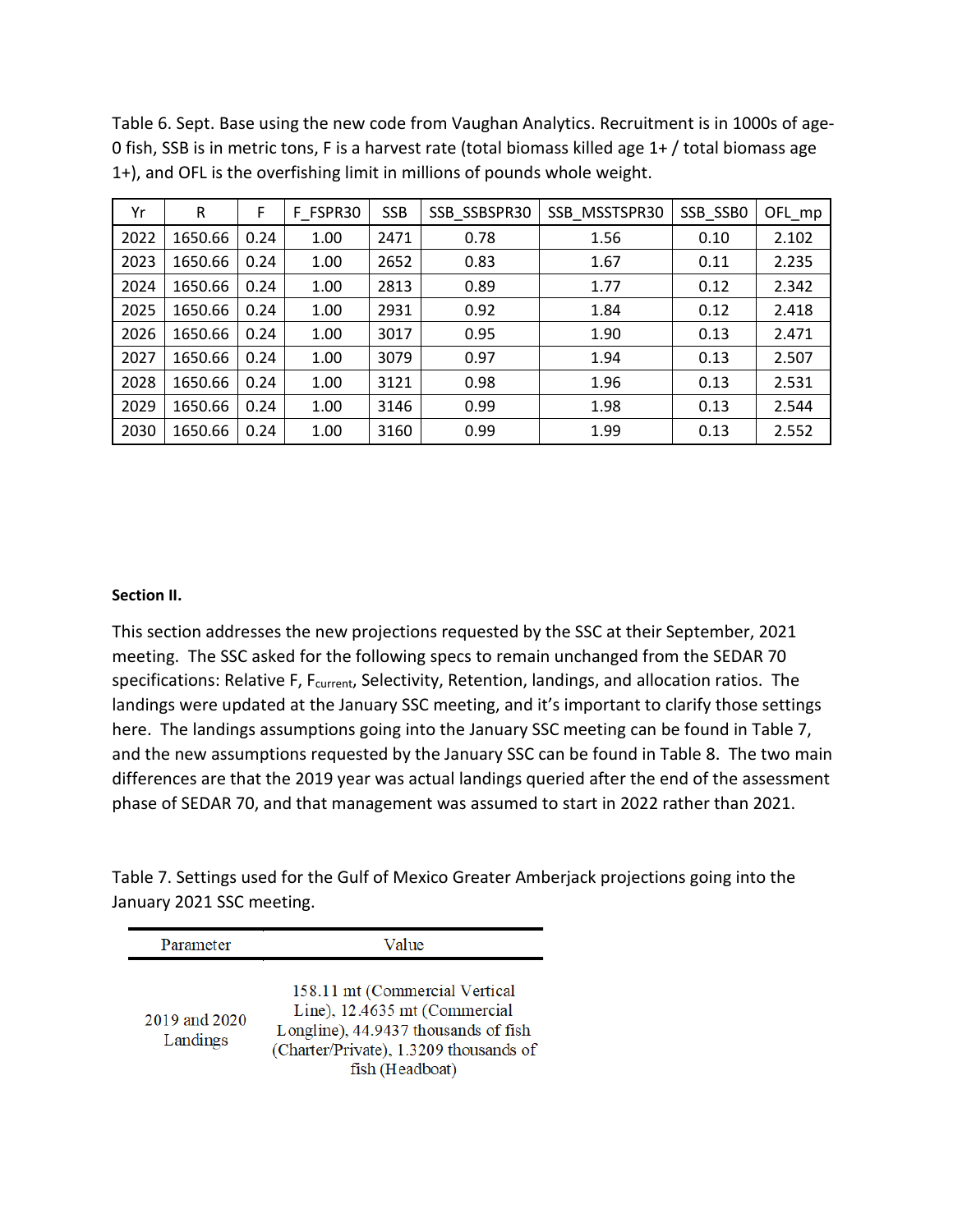Table 8. Settings used for Gulf of Mexico Greater Amberjack projections requested at the January 2021 SSC meeting.

| Parameter                 | Value                                                                                                                                                           |
|---------------------------|-----------------------------------------------------------------------------------------------------------------------------------------------------------------|
| 2019 Landings             | 156.907 mt (Commercial Vertical Line), 14.51 mt<br>(Commercial Longline), 22.979 thousands of fish<br>(Charter/Private), 0.99 thousands of fish<br>(Headboat)   |
| 2020 and 2021<br>Landings | 184.01 mt (Commercial Vertical Line), 11.891 mt<br>(Commercial Longline), 66.1150 thousands of fish<br>(Charter/Private), 1.377 thousands of fish<br>(Headboat) |

In September 2021, the SSC finalized the specifications for the GAJ runs intended for use. They asked that SPR30% be used as the MSY proxy and that the spawner-recruit curve be used to calculate recruitment for setting benchmarks, which is consistent with the projections used to set the rebuilding plan. The SSC also asked that the new projections use the recent low recruitment for the projection period, assuming low recruitment will continue in the short term. Using those specifications, the SSC asked that OFL, ABC and rebuilding projections be provided using the base run allocations as well as four other allocation scenarios:

- Using the years 1981-2004; 84% recreational: 16% commercial;
- Using the years 1993-2007; 78% recreational: 22% commercial;
- Using the years 1993-2019; 80% recreational: 20% commercial; and,
- Keeping the commercial annual catch limit fixed at 484,380 lbs whole weight, and  $\bullet$ calculate OFL, ABC, and sector allocation percentages thereafter.

Rebuilding is achieved when SSB reaches SSB<sub>SPR30%</sub> by 2027, and ABC is the catch when fishing is at 75% of the  $F_{SPR30\%}$ . The four alternative scenarios are numbered in order of the bulleted list above in the tables and figures below (1-4). The new projections are indicated with the month they are provided, GAJ for the species, whether we used the base allocations or one of the allocation scenarios, and the catch advice acronym (e.g. Nov GAJ base OFL). The base run allocation results are in Tables 9-11, allocation scenario 1 results are in Tables 12-14, allocation scenario 2 results are in Tables 15-17, allocation scenario 3 results are in Tables 18-20, and allocation scenario 4 results are in Tables 21-23. The OFL and rebuild scenarios for all allocations are illustrated in Figures 2 and 3. Status and other key quantities for the Nov GAJ base can be found in Table 24.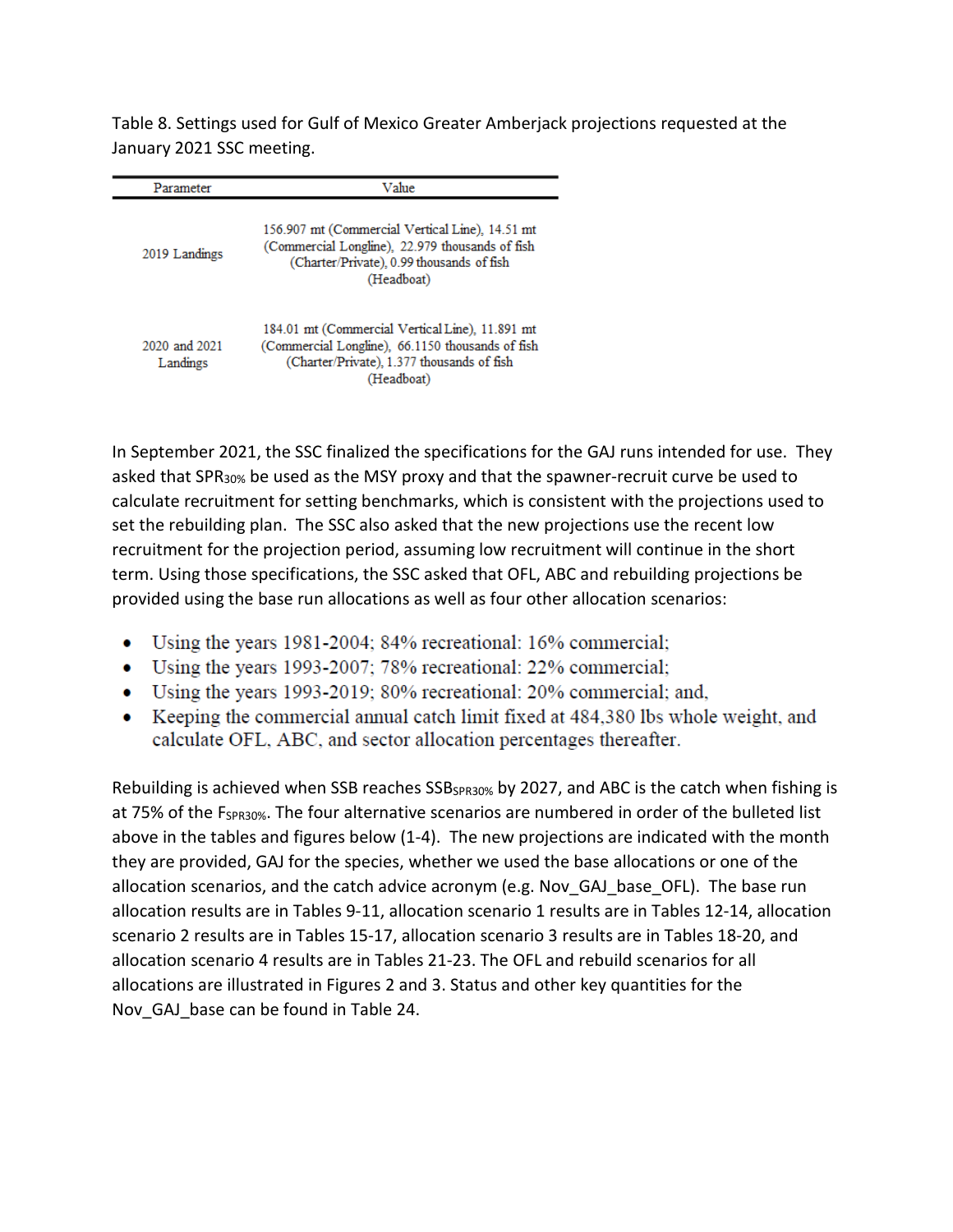Table 9. Gulf of Mexico Greater Amberjack projection results for OFL using the base allocation percentages (73:27 recreational to commercial). Recruitment is in 1000s of age-0 fish, SSB is in metric tons, F is a harvest rate (total biomass killed age 1+ / total biomass age 1+), and OFL is the overfishing limit in millions of pounds whole weight.

| Nov GAJ base OFL |              |   |          |            |      |                                                |      |      |       |
|------------------|--------------|---|----------|------------|------|------------------------------------------------|------|------|-------|
| Yr               | R            | F | F FSPR30 | <b>SSB</b> |      | SSB SSBSPR30 SSB MSSTSPR30 SSB SSB0 SPR OFL mp |      |      |       |
| 2022             | 1650.66 0.24 |   | 1.00     | 2471       | 0.42 | 0.85                                           | 0.10 | 0.29 | 2.102 |
| 2023             | 1650.66 0.24 |   | 1.00     | 2652       | 0.45 | 0.91                                           | 0.11 | 0.30 | 2.236 |
| 2024             | 1650.66 0.24 |   | 1.00     | 2813       | 0.48 | 0.96                                           | 0.12 | 0.30 | 2.343 |
| 2025             | 1650.66 0.24 |   | 1.00     | 2930       | 0.50 | 1.00                                           | 0.12 | 0.30 | 2.419 |
| 2026             | 1650.66 0.24 |   | 1.00     | 3017       | 0.52 | 1.03                                           | 0.13 | 0.30 | 2.472 |
| 2027             | 1650.66 0.24 |   | 1.00     | 3078       | 0.53 | 1.05                                           | 0.13 | 0.30 | 2.507 |
| 2028             | 1650.66 0.24 |   | 1.00     | 3121       | 0.53 | 1.07                                           | 0.13 | 0.30 | 2.531 |
| 2029             | 1650.66 0.24 |   | 1.00     | 3145       | 0.54 | 1.08                                           | 0.13 | 0.30 | 2.544 |
| 2030             | 1650.66 0.24 |   | 1.00     | 3160       | 0.54 | 1.08                                           | 0.13 | 0.30 | 2.552 |

Table 10. Gulf of Mexico Greater Amberjack projection results for ABC using the base allocation percentages (73:27 recreational to commercial). Recruitment is in 1000s of age-0 fish, SSB is in metric tons, F is a harvest rate (total biomass killed age 1+ / total biomass age 1+), and Yield is the projected catch limit in millions of pounds whole weight.

| Nov GAJ base ABC |              |   |          |            |      |                                         |      |      |       |
|------------------|--------------|---|----------|------------|------|-----------------------------------------|------|------|-------|
| Yr               | R            | F | F FSPR30 | <b>SSB</b> |      | SSB SSBSPR30 SSB MSSTSPR30 SSB SSB0 SPR |      |      | Yield |
| 2022             | 1650.66 0.18 |   | 0.75     | 2471       | 0.42 | 0.85                                    | 0.10 | 0.37 | 1.583 |
| 2023             | 1650.66 0.18 |   | 0.75     | 2836       | 0.49 | 0.97                                    | 0.12 | 0.38 | 1.779 |
| 2024             | 1650.66 0.18 |   | 0.75     | 3174       | 0.54 | 1.09                                    | 0.13 | 0.38 | 1.945 |
| 2025             | 1650.66 0.18 |   | 0.75     | 3444       | 0.59 | 1.18                                    | 0.15 | 0.39 | 2.072 |
| 2026             | 1650.66 0.18 |   | 0.75     | 3655       | 0.63 | 1.25                                    | 0.15 | 0.39 | 2.166 |
| 2027             | 1650.66 0.18 |   | 0.75     | 3810       | 0.65 | 1.31                                    | 0.16 | 0.39 | 2.233 |
| 2028             | 1650.66 0.18 |   | 0.75     | 3923       | 0.67 | 1.34                                    | 0.17 | 0.39 | 2.279 |
| 2029             | 1650.66 0.18 |   | 0.75     | 3996       | 0.68 | 1.37                                    | 0.17 | 0.39 | 2.309 |
| 2030             | 1650.66 0.18 |   | 0.75     | 4042       | 0.69 | 1.38                                    | 0.17 | 0.39 | 2.327 |

Table 11. Gulf of Mexico Greater Amberjack projection results for the rebuilding scenario using the base allocation percentages (73:27 recreational to commercial). Recruitment is in 1000s of age-0 fish, SSB is in metric tons, F is a harvest rate (total biomass killed age 1+ / total biomass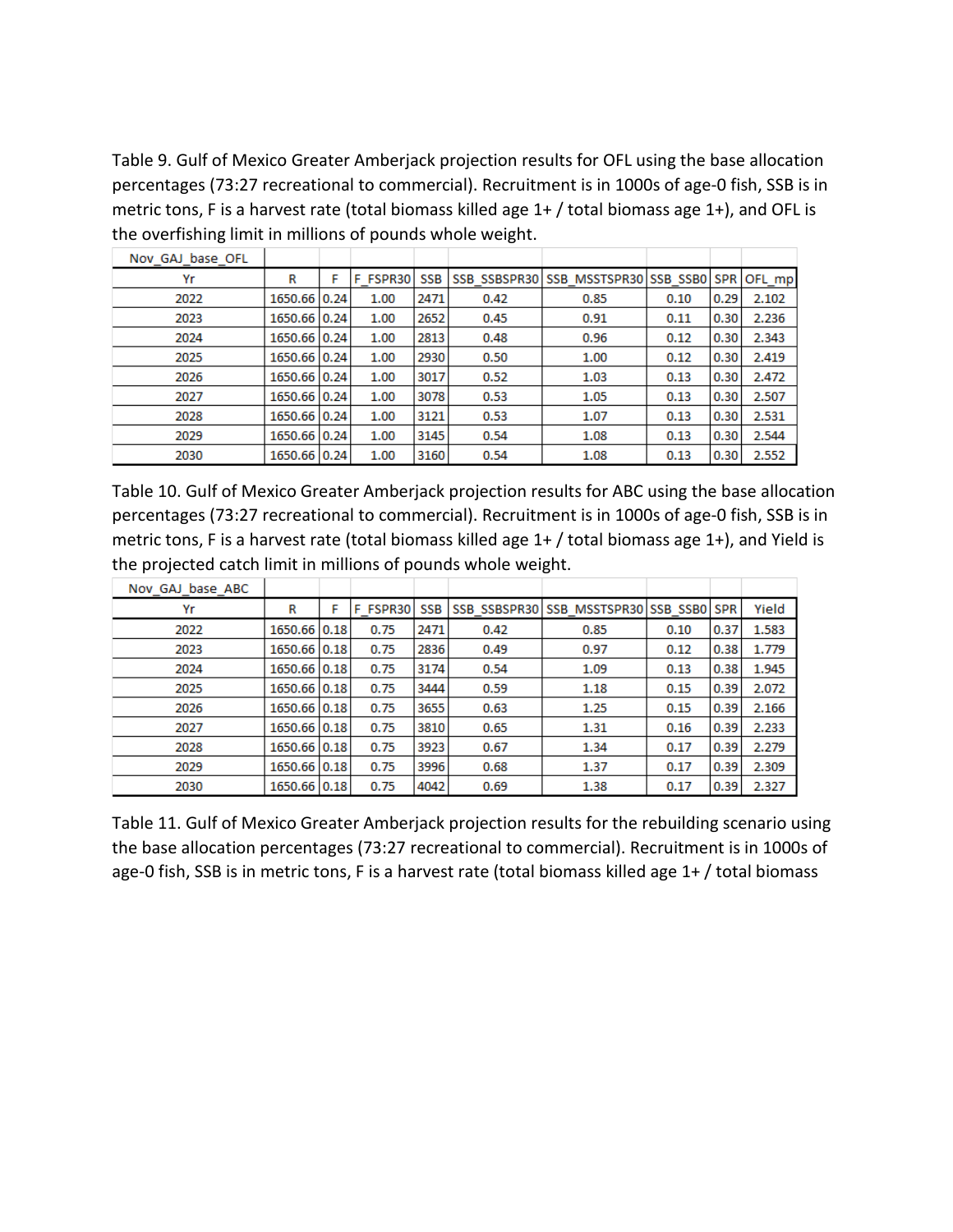| Nov GAJ base Rebuild |              |   |          |            |      |                                         |      |      |       |
|----------------------|--------------|---|----------|------------|------|-----------------------------------------|------|------|-------|
| Yr                   | R            | F | F FSPR30 | <b>SSB</b> |      | SSB SSBSPR30 SSB MSSTSPR30 SSB SSB0 SPR |      |      | Yield |
| 2022                 | 1650.66 0.06 |   | 0.24     | 2471       | 0.42 | 0.85                                    | 0.10 | 0.69 | 0.521 |
| 2023                 | 1650.66 0.06 |   | 0.24     | 3216       | 0.55 | 1.10                                    | 0.14 | 0.70 | 0.649 |
| 2024                 | 1650.66 0.06 |   | 0.24     | 3986       | 0.68 | 1.37                                    | 0.17 | 0.70 | 0.77  |
| 2025                 | 1650.66 0.06 |   | 0.24     | 4693       | 0.80 | 1.61                                    | 0.20 | 0.71 | 0.875 |
| 2026                 | 1650.66 0.06 |   | 0.24     | 5314       | 0.91 | 1.82                                    | 0.22 | 0.71 | 0.964 |
| 2027                 | 1650.66 0.06 |   | 0.24     | 5837       | 1.00 | 2.00                                    | 0.25 | 0.71 | 1.035 |
| 2028                 | 1650.66 0.24 |   | 1.00     | 6269       | 1.07 | 2.15                                    | 0.26 | 0.31 | 4.433 |
| 2029                 | 1650.66 0.24 |   | 1.00     | 5341       | 0.91 | 1.83                                    | 0.23 | 0.31 | 3.831 |
| 2030                 | 1650.66 0.24 |   | 1.00     | 4614       | 0.79 | 1.58                                    | 0.19 | 0.30 | 3.381 |

age 1+), and Yield is the projected catch limit in millions of pounds whole weight.

Table 12. Gulf of Mexico Greater Amberjack projection results for OFL using allocation scenario 1 (84:16 recreational to commercial). Recruitment is in 1000s of age-0 fish, SSB is in metric tons, F is a harvest rate (total biomass killed age 1+ / total biomass age 1+), and OFL is the overfishing limit in millions of pounds whole weight.

| Nov GAJ allocation 1 OFL |              |   |      |      |      |                                                             |      |      |       |
|--------------------------|--------------|---|------|------|------|-------------------------------------------------------------|------|------|-------|
| Yr                       | R            | F |      |      |      | F FSPR30 SSB SSB SSBSPR30 SSB MSSTSPR30 SSB SSB0 SPR OFL mp |      |      |       |
| 2022                     | 1650.66 0.24 |   | 1.00 | 2471 | 0.42 | 0.85                                                        | 0.10 | 0.29 | 1.996 |
| 2023                     | 1650.66 0.24 |   | 1.00 | 2663 | 0.46 | 0.91                                                        | 0.11 | 0.30 | 2.13  |
| 2024                     | 1650.66 0.24 |   | 1.00 | 2827 | 0.48 | 0.97                                                        | 0.12 | 0.30 | 2.234 |
| 2025                     | 1650.66 0.24 |   | 1.00 | 2943 | 0.50 | 1.01                                                        | 0.12 | 0.30 | 2.305 |
| 2026                     | 1650.66 0.24 |   | 1.00 | 3027 | 0.52 | 1.04                                                        | 0.13 | 0.30 | 2.354 |
| 2027                     | 1650.66 0.24 |   | 1.00 | 3085 | 0.53 | 1.06                                                        | 0.13 | 0.30 | 2.387 |
| 2028                     | 1650.66 0.24 |   | 1.00 | 3126 | 0.54 | 1.07                                                        | 0.13 | 0.30 | 2.408 |
| 2029                     | 1650.66 0.24 |   | 1.00 | 3149 | 0.54 | 1.08                                                        | 0.13 | 0.30 | 2.42  |
| 2030                     | 1650.66 0.24 |   | 1.00 | 3162 | 0.54 | 1.08                                                        | 0.13 | 0.30 | 2.427 |

Table 13. Gulf of Mexico Greater Amberjack projection results for ABC using allocation scenario 1 (84:16 recreational to commercial). Recruitment is in 1000s of age-0 fish, SSB is in metric tons, F is a harvest rate (total biomass killed age 1+ / total biomass age 1+), and Yield is the projected catch limit in millions of pounds whole weight.

| Nov GAJ allocation 1 ABC |              |   |          |            |      |                                         |      |      |       |
|--------------------------|--------------|---|----------|------------|------|-----------------------------------------|------|------|-------|
| Yr                       | R            | F | F FSPR30 | <b>SSB</b> |      | SSB SSBSPR30 SSB MSSTSPR30 SSB SSB0 SPR |      |      | Yield |
| 2022                     | 1650.66 0.18 |   | 0.75     | 2471       | 0.42 | 0.85                                    | 0.10 | 0.38 | 1.503 |
| 2023                     | 1650.66 0.18 |   | 0.75     | 2845       | 0.49 | 0.97                                    | 0.12 | 0.38 | 1.695 |
| 2024                     | 1650.66 0.18 |   | 0.75     | 3186       | 0.55 | 1.09                                    | 0.13 | 0.39 | 1.857 |
| 2025                     | 1650.66 0.18 |   | 0.75     | 3456       | 0.59 | 1.18                                    | 0.15 | 0.39 | 1.979 |
| 2026                     | 1650.66 0.18 |   | 0.75     | 3664       | 0.63 | 1.26                                    | 0.15 | 0.39 | 2.069 |
| 2027                     | 1650.66 0.18 |   | 0.75     | 3818       | 0.65 | 1.31                                    | 0.16 | 0.39 | 2.133 |
| 2028                     | 1650.66 0.18 |   | 0.75     | 3930       | 0.67 | 1.35                                    | 0.17 | 0.39 | 2.177 |
| 2029                     | 1650.66 0.18 |   | 0.75     | 4001       | 0.69 | 1.37                                    | 0.17 | 0.39 | 2.205 |
| 2030                     | 1650.66 0.18 |   | 0.75     | 4046       | 0.69 | 1.39                                    | 0.17 | 0.39 | 2.223 |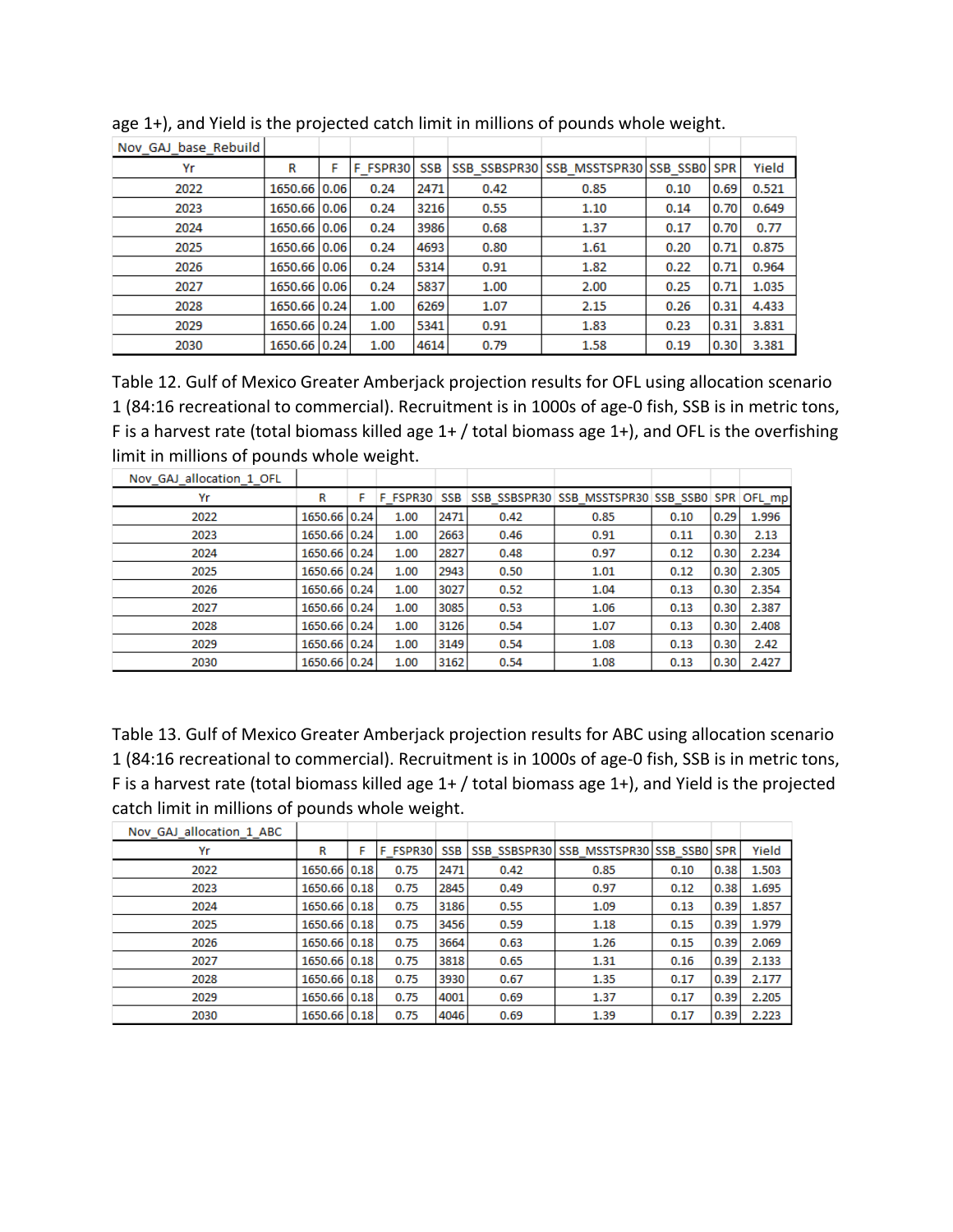Table 14. Gulf of Mexico Greater Amberjack projection results for the rebuilding scenario using allocation scenario 1 (84:16 recreational to commercial). Recruitment is in 1000s of age-0 fish, SSB is in metric tons, F is a harvest rate (total biomass killed age 1+ / total biomass age 1+), and Yield is the projected catch limit in millions of pounds whole weight.

| Nov GAJ allocation 1 Rebuild |              |          |            |      |                                         |      |      |       |
|------------------------------|--------------|----------|------------|------|-----------------------------------------|------|------|-------|
| Yr                           | R            | F FSPR30 | <b>SSB</b> |      | SSB SSBSPR30 SSB MSSTSPR30 SSB SSB0 SPR |      |      | Yield |
| 2022                         | 1650.66 0.06 | 0.24     | 2471       | 0.42 | 0.85                                    | 0.10 | 0.69 | 0.497 |
| 2023                         | 1650.66 0.06 | 0.24     | 3218       | 0.55 | 1.10                                    | 0.14 | 0.70 | 0.621 |
| 2024                         | 1650.66 0.06 | 0.24     | 3988       | 0.68 | 1.37                                    | 0.17 | 0.71 | 0.739 |
| 2025                         | 1650.66 0.06 | 0.24     | 4695       | 0.80 | 1.61                                    | 0.20 | 0.71 | 0.842 |
| 2026                         | 1650.66 0.06 | 0.24     | 5315       | 0.91 | 1.82                                    | 0.22 | 0.71 | 0.929 |
| 2027                         | 1650.66 0.06 | 0.24     | 5836       | 1.00 | 2.00                                    | 0.25 | 0.71 | 0.999 |
| 2028                         | 1650.66 0.24 | 1.00     | 6268       | 1.07 | 2.15                                    | 0.26 | 0.31 | 4.257 |
| 2029                         | 1650.66 0.24 | 1.00     | 5357       | 0.92 | 1.84                                    | 0.23 | 0.31 | 3.68  |
| 2030                         | 1650.66 0.24 | 1.00     | 4634       | 0.79 | 1.59                                    | 0.20 | 0.30 | 3.243 |

Table 15. Gulf of Mexico Greater Amberjack projection results for OFL using allocation scenario 2 (78:22 recreational to commercial). Recruitment is in 1000s of age-0 fish, SSB is in metric tons, F is a harvest rate (total biomass killed age 1+ / total biomass age 1+), and OFL is the overfishing limit in millions of pounds whole weight.

| Nov GAJ allocation 2 OFL |              |              |      |      |                                                  |      |      |       |
|--------------------------|--------------|--------------|------|------|--------------------------------------------------|------|------|-------|
| Yr                       | R            | F FSPR30 SSB |      |      | SSB SSBSPR30 SSB_MSSTSPR30 SSB_SSB0 SPR   OFL_mp |      |      |       |
| 2022                     | 1650.66 0.24 | 1.00         | 2471 | 0.42 | 0.85                                             | 0.10 | 0.29 | 2.052 |
| 2023                     | 1650.66 0.24 | 1.00         | 2657 | 0.46 | 0.91                                             | 0.11 | 0.30 | 2.186 |
| 2024                     | 1650.66 0.24 | 1.00         | 2819 | 0.48 | 0.97                                             | 0.12 | 0.30 | 2.292 |
| 2025                     | 1650.66 0.24 | 1.00         | 2936 | 0.50 | 1.01                                             | 0.12 | 0.30 | 2.365 |
| 2026                     | 1650.66 0.24 | 1.00         | 3022 | 0.52 | 1.04                                             | 0.13 | 0.30 | 2.417 |
| 2027                     | 1650.66 0.24 | 1.00         | 3082 | 0.53 | 1.06                                             | 0.13 | 0.30 | 2.451 |
| 2028                     | 1650.66 0.24 | 1.00         | 3123 | 0.53 | 1.07                                             | 0.13 | 0.30 | 2.473 |
| 2029                     | 1650.66 0.24 | 1.00         | 3147 | 0.54 | 1.08                                             | 0.13 | 0.30 | 2.486 |
| 2030                     | 1650.66 0.24 | 1.00         | 3161 | 0.54 | 1.08                                             | 0.13 | 0.30 | 2.494 |

Table 16. Gulf of Mexico Greater Amberjack projection results for ABC using allocation scenario 2 (78:22 recreational to commercial). Recruitment is in 1000s of age-0 fish, SSB is in metric tons, F is a harvest rate (total biomass killed age 1+ / total biomass age 1+), and Yield is the projected catch limit in millions of pounds whole weight.

| Nov GAJ allocation 2 ABC |              |          |            |      |                                         |      |      |       |
|--------------------------|--------------|----------|------------|------|-----------------------------------------|------|------|-------|
| Yr                       | R            | F FSPR30 | <b>SSB</b> |      | SSB SSBSPR30 SSB MSSTSPR30 SSB SSB0 SPR |      |      | Yield |
| 2022                     | 1650.66 0.18 | 0.75     | 2471       | 0.42 | 0.85                                    | 0.10 | 0.37 | 1.546 |
| 2023                     | 1650.66 0.18 | 0.75     | 2840       | 0.49 | 0.97                                    | 0.12 | 0.38 | 1.74  |
| 2024                     | 1650.66 0.18 | 0.75     | 3180       | 0.54 | 1.09                                    | 0.13 | 0.39 | 1.904 |
| 2025                     | 1650.66 0.18 | 0.75     | 3450       | 0.59 | 1.18                                    | 0.15 | 0.39 | 2.029 |
| 2026                     | 1650.66 0.18 | 0.75     | 3659       | 0.63 | 1.25                                    | 0.15 | 0.39 | 2.121 |
| 2027                     | 1650.66 0.18 | 0.75     | 3814       | 0.65 | 1.31                                    | 0.16 | 0.39 | 2.186 |
| 2028                     | 1650.66 0.18 | 0.75     | 3926       | 0.67 | 1.35                                    | 0.17 | 0.39 | 2.232 |
| 2029                     | 1650.66 0.18 | 0.75     | 3998       | 0.68 | 1.37                                    | 0.17 | 0.39 | 2.26  |
| 2030                     | 1650.66 0.18 | 0.75     | 4044       | 0.69 | 1.39                                    | 0.17 | 0.39 | 2.278 |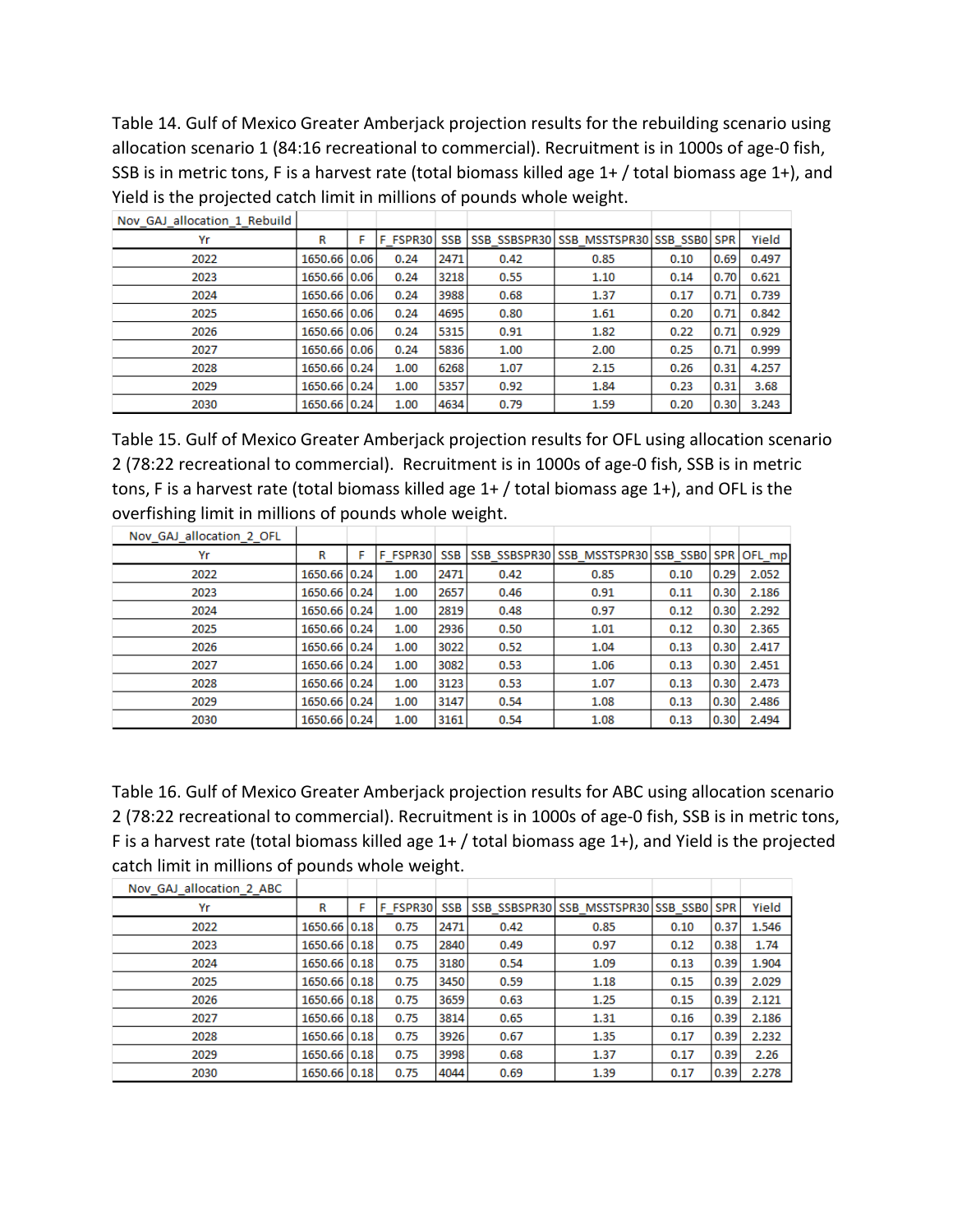Table 17. Gulf of Mexico Greater Amberjack projection results for the rebuilding scenario using allocation scenario 2 (78:22 recreational to commercial). Recruitment is in 1000s of age-0 fish, SSB is in metric tons, F is a harvest rate (total biomass killed age 1+ / total biomass age 1+), and Yield is the projected catch limit in millions of pounds whole weight.

| Nov GAJ allocation 2 Rebuild |              |          |                  |      |                                         |      |      |       |
|------------------------------|--------------|----------|------------------|------|-----------------------------------------|------|------|-------|
| Yr                           | R            | F FSPR30 | SSB <sub>I</sub> |      | SSB SSBSPR30 SSB MSSTSPR30 SSB SSB0 SPR |      |      | Yield |
| 2022                         | 1650.66 0.06 | 0.25     | 2471             | 0.42 | 0.85                                    | 0.10 | 0.69 | 0.509 |
| 2023                         | 1650.66 0.06 | 0.25     | 3217             | 0.55 | 1.10                                    | 0.14 | 0.70 | 0.636 |
| 2024                         | 1650.66 0.06 | 0.25     | 3987             | 0.68 | 1.37                                    | 0.17 | 0.70 | 0.756 |
| 2025                         | 1650.66 0.06 | 0.25     | 4694             | 0.80 | 1.61                                    | 0.20 | 0.71 | 0.86  |
| 2026                         | 1650.66 0.06 | 0.25     | 5314             | 0.91 | 1.82                                    | 0.22 | 0.71 | 0.947 |
| 2027                         | 1650.66 0.06 | 0.25     | 5836             | 1.00 | 2.00                                    | 0.25 | 0.71 | 1.018 |
| 2028                         | 1650.66 0.24 | 1.00     | 6269             | 1.07 | 2.15                                    | 0.26 | 0.31 | 4.351 |
| 2029                         | 1650.66 0.24 | 1.00     | 5349             | 0.92 | 1.83                                    | 0.23 | 0.31 | 3.761 |
| 2030                         | 1650.66 0.24 | 1.00     | 4624             | 0.79 | 1.58                                    | 0.20 | 0.30 | 3.317 |

Table 18. Gulf of Mexico Greater Amberjack projection results for OFL using allocation scenario 3 (80:20 recreational to commercial). Recruitment is in 1000s of age-0 fish, SSB is in metric tons, F is a harvest rate (total biomass killed age 1+ / total biomass age 1+), and OFL is the overfishing limit in millions of pounds whole weight.

| Nov GAJ allocation 3 OFL |              |          |            |      |                                                |      |      |       |
|--------------------------|--------------|----------|------------|------|------------------------------------------------|------|------|-------|
| Yr                       | R            | F FSPR30 | <b>SSB</b> |      | SSB SSBSPR30 SSB MSSTSPR30 SSB SSB0 SPR OFL mp |      |      |       |
| 2022                     | 1650.66 0.24 | 1.00     | 2471       | 0.42 | 0.85                                           | 0.10 | 0.29 | 2.033 |
| 2023                     | 1650.66 0.24 | 1.00     | 2659       | 0.46 | 0.91                                           | 0.11 | 0.30 | 2.167 |
| 2024                     | 1650.66 0.24 | 1.00     | 2822       | 0.48 | 0.97                                           | 0.12 | 0.30 | 2.272 |
| 2025                     | 1650.66 0.24 | 1.00     | 2939       | 0.50 | 1.01                                           | 0.12 | 0.30 | 2.345 |
| 2026                     | 1650.66 0.24 | 1.00     | 3023       | 0.52 | 1.04                                           | 0.13 | 0.30 | 2.395 |
| 2027                     | 1650.66 0.24 | 1.00     | 3083       | 0.53 | 1.06                                           | 0.13 | 0.30 | 2.429 |
| 2028                     | 1650.66 0.24 | 1.00     | 3124       | 0.54 | 1.07                                           | 0.13 | 0.30 | 2.451 |
| 2029                     | 1650.66 0.24 | 1.00     | 3148       | 0.54 | 1.08                                           | 0.13 | 0.30 | 2.464 |
| 2030                     | 1650.66 0.24 | 1.00     | 3162       | 0.54 | 1.08                                           | 0.13 | 0.30 | 2.471 |

Table 19. Gulf of Mexico Greater Amberjack projection results for ABC using allocation scenario 3 (80:20 recreational to commercial). Recruitment is in 1000s of age-0 fish, SSB is in metric tons, F is a harvest rate (total biomass killed age 1+ / total biomass age 1+), and Yield is the projected catch limit in millions of pounds whole weight.

| Nov GAJ allocation 3 ABC |              |          |      |      |                                         |      |      |       |
|--------------------------|--------------|----------|------|------|-----------------------------------------|------|------|-------|
| Yr                       | R            | F FSPR30 | SSB  |      | SSB SSBSPR30 SSB MSSTSPR30 SSB SSB0 SPR |      |      | Yield |
| 2022                     | 1650.66 0.18 | 0.75     | 2471 | 0.42 | 0.85                                    | 0.10 | 0.37 | 1.531 |
| 2023                     | 1650.66 0.18 | 0.75     | 2842 | 0.49 | 0.97                                    | 0.12 | 0.38 | 1.725 |
| 2024                     | 1650.66 0.18 | 0.75     | 3182 | 0.55 | 1.09                                    | 0.13 | 0.39 | 1.888 |
| 2025                     | 1650.66 0.18 | 0.75     | 3452 | 0.59 | 1.18                                    | 0.15 | 0.39 | 2.012 |
| 2026                     | 1650.66 0.18 | 0.75     | 3661 | 0.63 | 1.25                                    | 0.15 | 0.39 | 2.103 |
| 2027                     | 1650.66 0.18 | 0.75     | 3815 | 0.65 | 1.31                                    | 0.16 | 0.39 | 2.168 |
| 2028                     | 1650.66 0.18 | 0.75     | 3928 | 0.67 | 1.35                                    | 0.17 | 0.39 | 2.213 |
| 2029                     | 1650.66 0.18 | 0.75     | 3999 | 0.69 | 1.37                                    | 0.17 | 0.39 | 2.242 |
| 2030                     | 1650.66 0.18 | 0.75     | 4045 | 0.69 | 1.39                                    | 0.17 | 0.39 | 2.259 |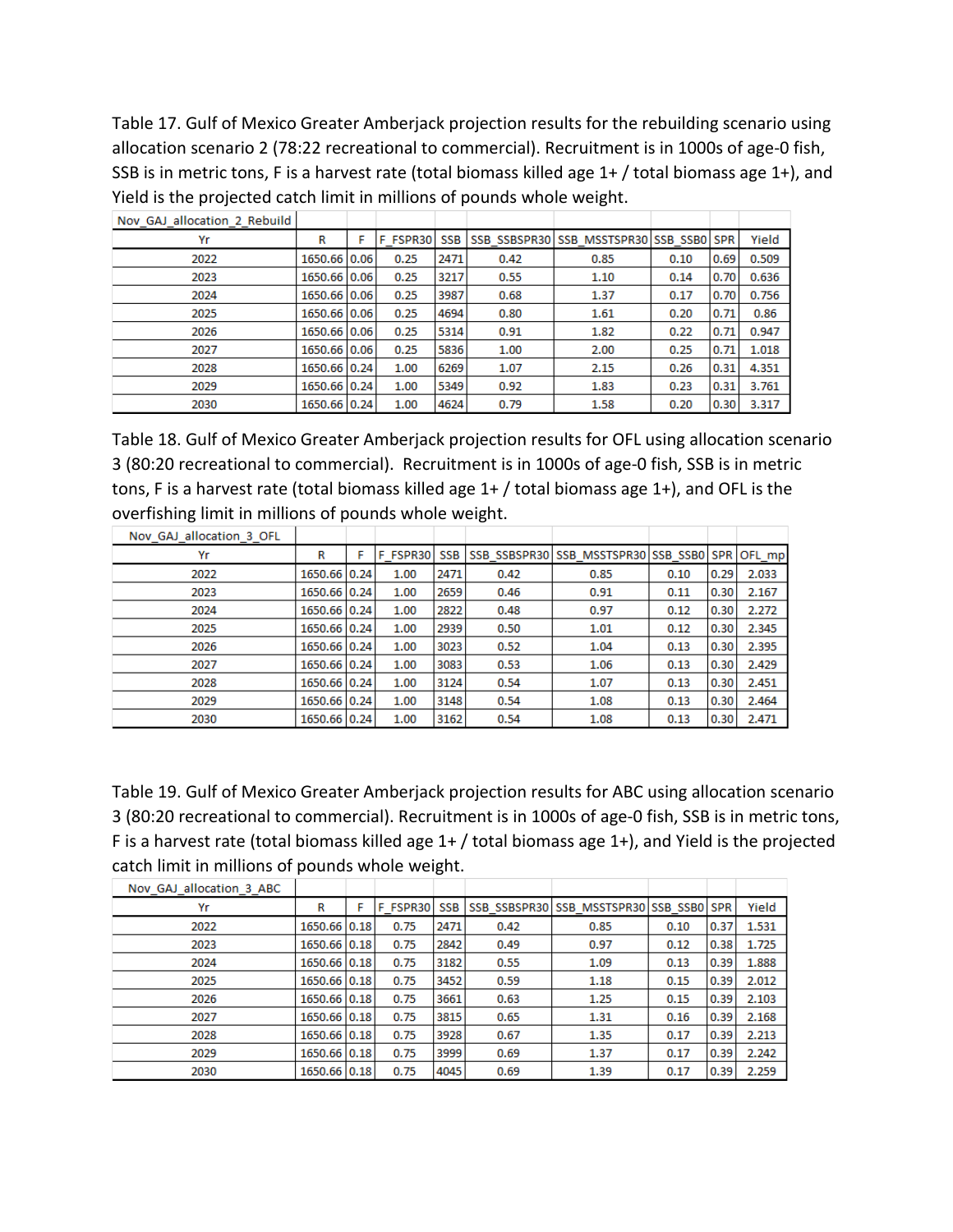Table 20. Gulf of Mexico Greater Amberjack projection results for the rebuilding scenario using allocation scenario 3 (80:20 recreational to commercial). Recruitment is in 1000s of age-0 fish, SSB is in metric tons, F is a harvest rate (total biomass killed age 1+ / total biomass age 1+), and Yield is the projected catch limit in millions of pounds whole weight.

| Nov GAJ allocation 3 Rebuild |              |   |          |                  |      |                                         |      |      |       |
|------------------------------|--------------|---|----------|------------------|------|-----------------------------------------|------|------|-------|
| Yr                           | R            | F | F FSPR30 | SSB <sub>I</sub> |      | SSB SSBSPR30 SSB MSSTSPR30 SSB SSB0 SPR |      |      | Yield |
| 2022                         | 1650.66 0.06 |   | 0.25     | 2471             | 0.42 | 0.85                                    | 0.10 | 0.69 | 0.505 |
| 2023                         | 1650.66 0.06 |   | 0.25     | 3217             | 0.55 | 1.10                                    | 0.14 | 0.70 | 0.631 |
| 2024                         | 1650.66 0.06 |   | 0.25     | 3987             | 0.68 | 1.37                                    | 0.17 | 0.70 | 0.75  |
| 2025                         | 1650.66 0.06 |   | 0.25     | 4694             | 0.80 | 1.61                                    | 0.20 | 0.71 | 0.854 |
| 2026                         | 1650.66 0.06 |   | 0.25     | 5314             | 0.91 | 1.82                                    | 0.22 | 0.71 | 0.941 |
| 2027                         | 1650.66 0.06 |   | 0.25     | 5836             | 1.00 | 2.00                                    | 0.25 | 0.71 | 1.012 |
| 2028                         | 1650.66 0.24 |   | 1.00     | 6268             | 1.07 | 2.15                                    | 0.26 | 0.31 | 4.319 |
| 2029                         | 1650.66 0.24 |   | 1.00     | 5352             | 0.92 | 1.83                                    | 0.23 | 0.31 | 3.733 |
| 2030                         | 1650.66 0.24 |   | 1.00     | 4627             | 0.79 | 1.59                                    | 0.20 | 0.30 | 3.292 |

Table 21. Gulf of Mexico Greater Amberjack projection results for OFL using allocation scenario 4 (fixed commercial catch). Recruitment is in 1000s of age-0 fish, SSB is in metric tons, F is a harvest rate (total biomass killed age 1+ / total biomass age 1+), and OFL is the overfishing limit in millions of pounds whole weight.

| Nov GAJ fixed comm OFL |              |          |            |      |                                                |      |      |       |
|------------------------|--------------|----------|------------|------|------------------------------------------------|------|------|-------|
| Yr                     | R            | F FSPR30 | <b>SSB</b> |      | SSB SSBSPR30 SSB MSSTSPR30 SSB SSB0 SPR OFL mp |      |      |       |
| 2022                   | 1650.66 0.24 | 1.00     | 2471       | 0.42 | 0.85                                           | 0.10 | 0.30 | 2.028 |
| 2023                   | 1650.66 0.24 | 1.00     | 2670       | 0.46 | 0.91                                           | 0.11 | 0.30 | 2.16  |
| 2024                   | 1650.66 0.24 | 1.00     | 2846       | 0.49 | 0.97                                           | 0.12 | 0.30 | 2.265 |
| 2025                   | 1650.66 0.24 | 1.00     | 2973       | 0.51 | 1.02                                           | 0.13 | 0.30 | 2.339 |
| 2026                   | 1650.66 0.24 | 1.00     | 3065       | 0.53 | 1.05                                           | 0.13 | 0.31 | 2.389 |
| 2027                   | 1650.66 0.24 | 1.00     | 3128       | 0.54 | 1.07                                           | 0.13 | 0.31 | 2.423 |
| 2028                   | 1650.66 0.24 | 1.00     | 3171       | 0.54 | 1.09                                           | 0.13 | 0.31 | 2.444 |
| 2029                   | 1650.66 0.24 | 1.00     | 3195       | 0.55 | 1.09                                           | 0.14 | 0.31 | 2.455 |
| 2030                   | 1650.66 0.24 | 1.00     | 3209       | 0.55 | 1.10                                           | 0.14 | 0.30 | 2.462 |

Table 22. Gulf of Mexico Greater Amberjack projection results for ABC using allocation scenario 4 (fixed commercial catch). Recruitment is in 1000s of age-0 fish, SSB is in metric tons, F is a harvest rate (total biomass killed age 1+ / total biomass age 1+), and Yield is the projected catch limit in millions of pounds whole weight.

| Nov GAJ fixed comm ABC |              |          |            |      |                                         |      |      |       |
|------------------------|--------------|----------|------------|------|-----------------------------------------|------|------|-------|
| Yr                     | R            | F FSPR30 | <b>SSB</b> |      | SSB SSBSPR30 SSB MSSTSPR30 SSB SSB0 SPR |      |      | Yield |
| 2022                   | 1650.66 0.18 | 0.75     | 2471       | 0.42 | 0.85                                    | 0.10 | 0.38 | 1.561 |
| 2023                   | 1650.66 0.18 | 0.75     | 2851       | 0.49 | 0.98                                    | 0.12 | 0.39 | 1.745 |
| 2024                   | 1650.66 0.18 | 0.75     | 3206       | 0.55 | 1.10                                    | 0.14 | 0.39 | 1.903 |
| 2025                   | 1650.66 0.18 | 0.75     | 3491       | 0.60 | 1.20                                    | 0.15 | 0.40 | 2.024 |
| 2026                   | 1650.66 0.18 | 0.75     | 3712       | 0.64 | 1.27                                    | 0.16 | 0.40 | 2.113 |
| 2027                   | 1650.66 0.18 | 0.75     | 3873       | 0.66 | 1.33                                    | 0.16 | 0.40 | 2.176 |
| 2028                   | 1650.66 0.18 | 0.75     | 3989       | 0.68 | 1.37                                    | 0.17 | 0.40 | 2.219 |
| 2029                   | 1650.66 0.18 | 0.75     | 4061       | 0.70 | 1.39                                    | 0.17 | 0.39 | 2.246 |
| 2030                   | 1650.66 0.18 | 0.75     | 4107       | 0.70 | 1.41                                    | 0.17 | 0.39 | 2.262 |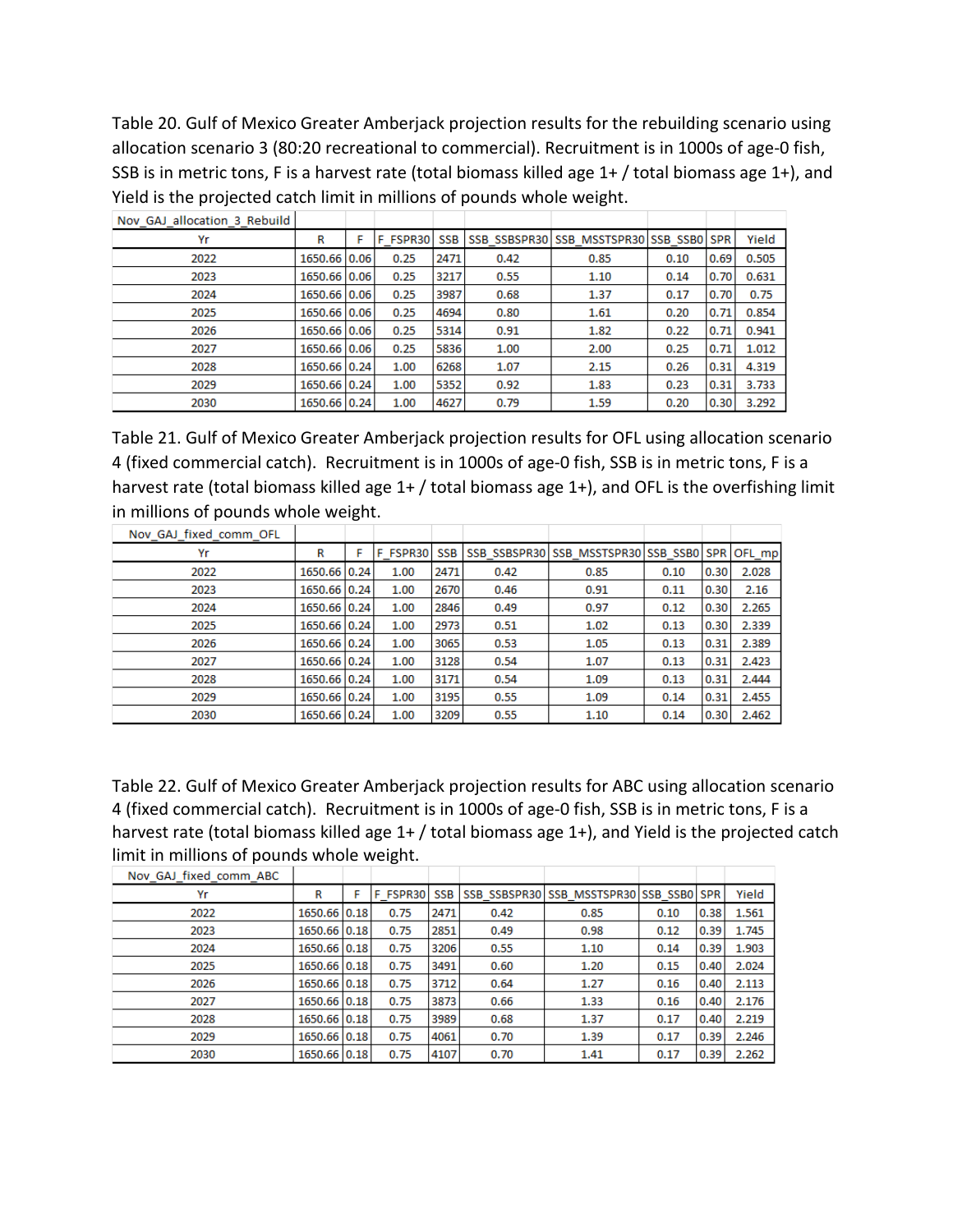Table 23. Gulf of Mexico Greater Amberjack projection results for the rebuilding scenario using allocation scenario 4 (fixed commercial catch). Recruitment is in 1000s of age-0 fish, SSB is in metric tons, F is a harvest rate (total biomass killed age 1+ / total biomass age 1+), and Yield is the projected catch limit in millions of pounds whole weight.

| Nov GAJ fixed comm Rebuild |              |          |            |      |                                         |      |      |       |
|----------------------------|--------------|----------|------------|------|-----------------------------------------|------|------|-------|
| Yr                         | R            | F FSPR30 | <b>SSB</b> |      | SSB SSBSPR30 SSB MSSTSPR30 SSB SSB0 SPR |      |      | Yield |
| 2022                       | 1650.66 0.06 | 0.26     | 2471       | 0.42 | 0.85                                    | 0.10 | 0.67 | 0.641 |
| 2023                       | 1650.66 0.06 | 0.26     | 3209       | 0.55 | 1.10                                    | 0.14 | 0.69 | 0.757 |
| 2024                       | 1650.66 0.06 | 0.26     | 3982       | 0.68 | 1.36                                    | 0.17 | 0.70 | 0.87  |
| 2025                       | 1650.66 0.06 | 0.26     | 4694       | 0.80 | 1.61                                    | 0.20 | 0.70 | 0.97  |
| 2026                       | 1650.66 0.06 | 0.26     | 5318       | 0.91 | 1.82                                    | 0.22 | 0.70 | 1.055 |
| 2027                       | 1650.66 0.06 | 0.26     | 5839       | 1.00 | 2.00                                    | 0.25 | 0.70 | 1.124 |
| 2028                       | 1650.66 0.24 | 1.00     | 6267       | 1.07 | 2.15                                    | 0.26 | 0.31 | 4.195 |
| 2029                       | 1650.66 0.24 | 1.00     | 5382       | 0.92 | 1.84                                    | 0.23 | 0.31 | 3.647 |
| 2030                       | 1650.66 0.24 | 1.00     | 4666       | 0.80 | 1.60                                    | 0.20 | 0.30 | 3.229 |

Table 24. The MSRA table for the Nov Base run (see also Table 9).

| <b>Variable</b>        | <b>Definition</b>                                        | Value  |
|------------------------|----------------------------------------------------------|--------|
| Base M                 | Fully selected ages of Lorenzen Natural Mortality (M)    | 0.28   |
| Steepness              | Fixed Stock-Recruit (SR) parameter                       | 0.777  |
| Virgin Recruitment     | <b>Estimated SR parameter</b>                            | 3,698  |
| <b>Generation Time</b> | Fecundity-weighted mean age                              | 7.59   |
| <b>SSB Unfished</b>    | Estimated virgin spawning stock biomass                  | 23,733 |
|                        |                                                          |        |
|                        | <b>Mortality Rate Criteria</b>                           |        |
| FMSYproxy              | Equilibrium F that achieves SPR30%                       | 0.242  |
| <b>MFMT</b>            | Equilibrium F that achieves SPR30%                       | 0.242  |
| <b>FOY</b>             | F that rebuilds the stock to SSBSPR30% by 2027           |        |
| Fcurrent               | 0.75 * Directed F at FSPR30%                             | 0.302  |
| Fcurrent/FMSYproxy     | Geometric Mean (F2016-2018)=Fcurrent                     | 1.25   |
| Fcurrent/MFMT          | Current stock status based on FMSYproxy                  | 1.25   |
|                        | Current stock status based on MFMT                       |        |
|                        |                                                          |        |
|                        | <b>Biomass Criteria</b>                                  |        |
| SSBMSYproxy            | Equilibrium SSB at FSPR30%                               | 5,838  |
| <b>MSST</b>            | 0.5*SSBSPR30%                                            | 2,919  |
|                        | Equilibrium SSB when Directed $F = 0.75$ * Directed F at |        |
| SSB at Optimum Yield   | <b>FSPR30%</b>                                           |        |
| SSB 2018               | SSB2018                                                  | 2,433  |
| SSB_2018/SSBFMSYproxy  | Current stock status based on SSBSPR30% (Equil)          | 0.42   |
| <b>SSB 2018/MSST</b>   | Current stock status based on MSSTSPR30%                 | 0.83   |
| SSB 2018/SSBunfished   | Depletion                                                | 0.1    |